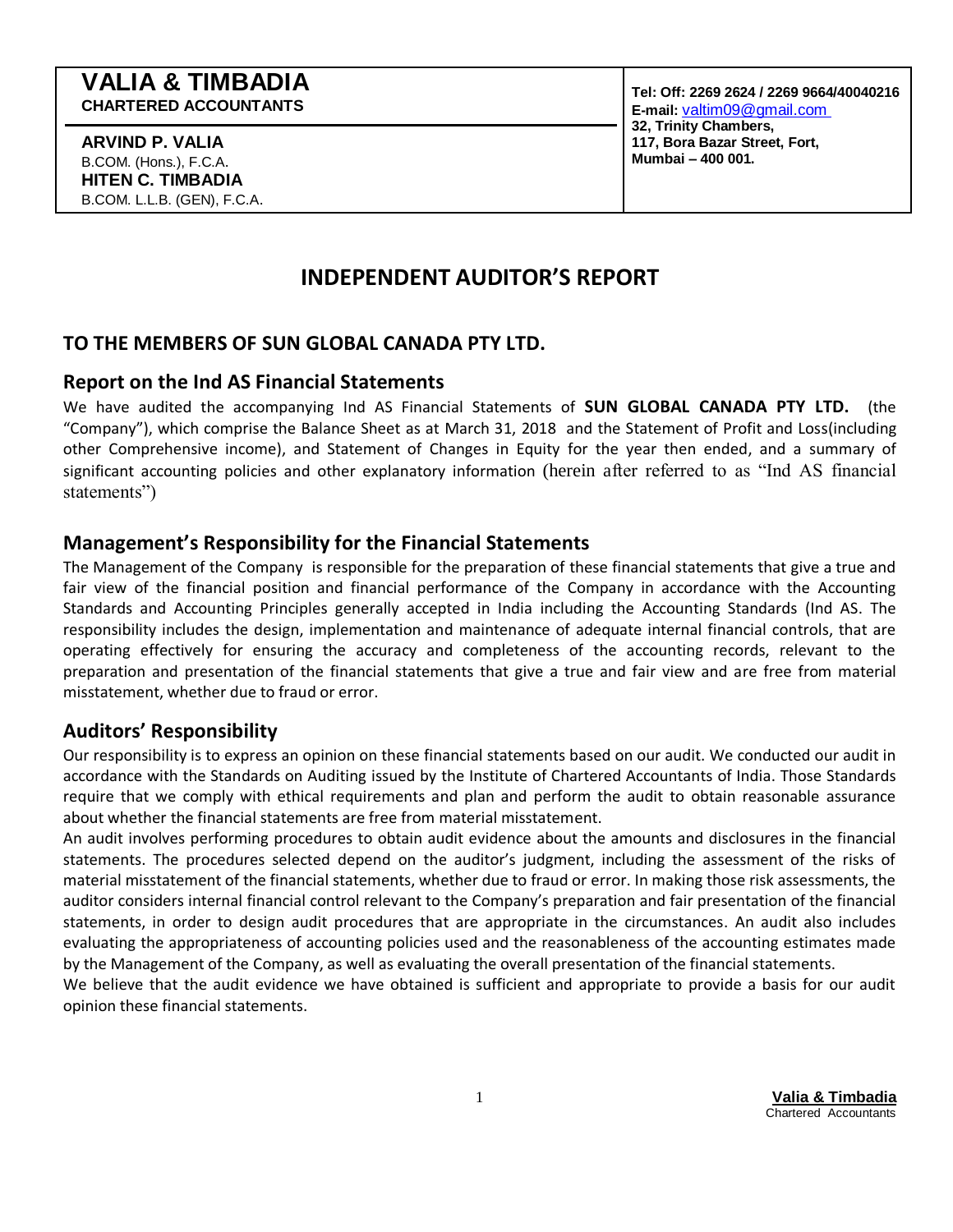| <b>VALIA &amp; TIMBADIA</b>                                                                          | Tel: Off: 2269 2624 / 2269 9664/40040216                                    |  |
|------------------------------------------------------------------------------------------------------|-----------------------------------------------------------------------------|--|
| <b>CHARTERED ACCOUNTANTS</b>                                                                         | E-mail: valtim09@gmail.com                                                  |  |
| ARVIND P. VALIA<br>B.COM. (Hons.), F.C.A.<br><b>HITEN C. TIMBADIA</b><br>B.COM. L.L.B. (GEN), F.C.A. | 32, Trinity Chambers,<br>117, Bora Bazar Street, Fort,<br>Mumbai - 400 001. |  |

## **Emphasis of Matters**

The Net Worth of the Company has been fully eroded; however in the opinion of the management, the going concern of the company will not be affected. Further Attention is invited to Note No.5 regarding Interest Free loan shown at historical cost and not at fair value.

## **Opinion**

In our opinion and to the best of our information and according to the explanations given to us, the aforesaid Ind AS financial statements read with Notes to the financial statements, give the information required by the Act in the manner so required and give a true and fair view in conformity with the accounting principles generally accepted in India including the Ind AS, of the financial position of the Company as at 31 March, 2018, and its financial performance including other comprehensive income, and the changes in equity for the year ended on that date.

## FOR **VALIA AND TIMBADIA**

CHARTERED ACCOUNTANTS (Firm Registration No. 112241W)

PLACE: MUMBAI Partner Partner Partner Partner Partner Partner Partner Partner Partner DATED: 17<sup>th</sup> April, 2018.

## **HITEN C.TIMBADIA**

Membership No. 038429.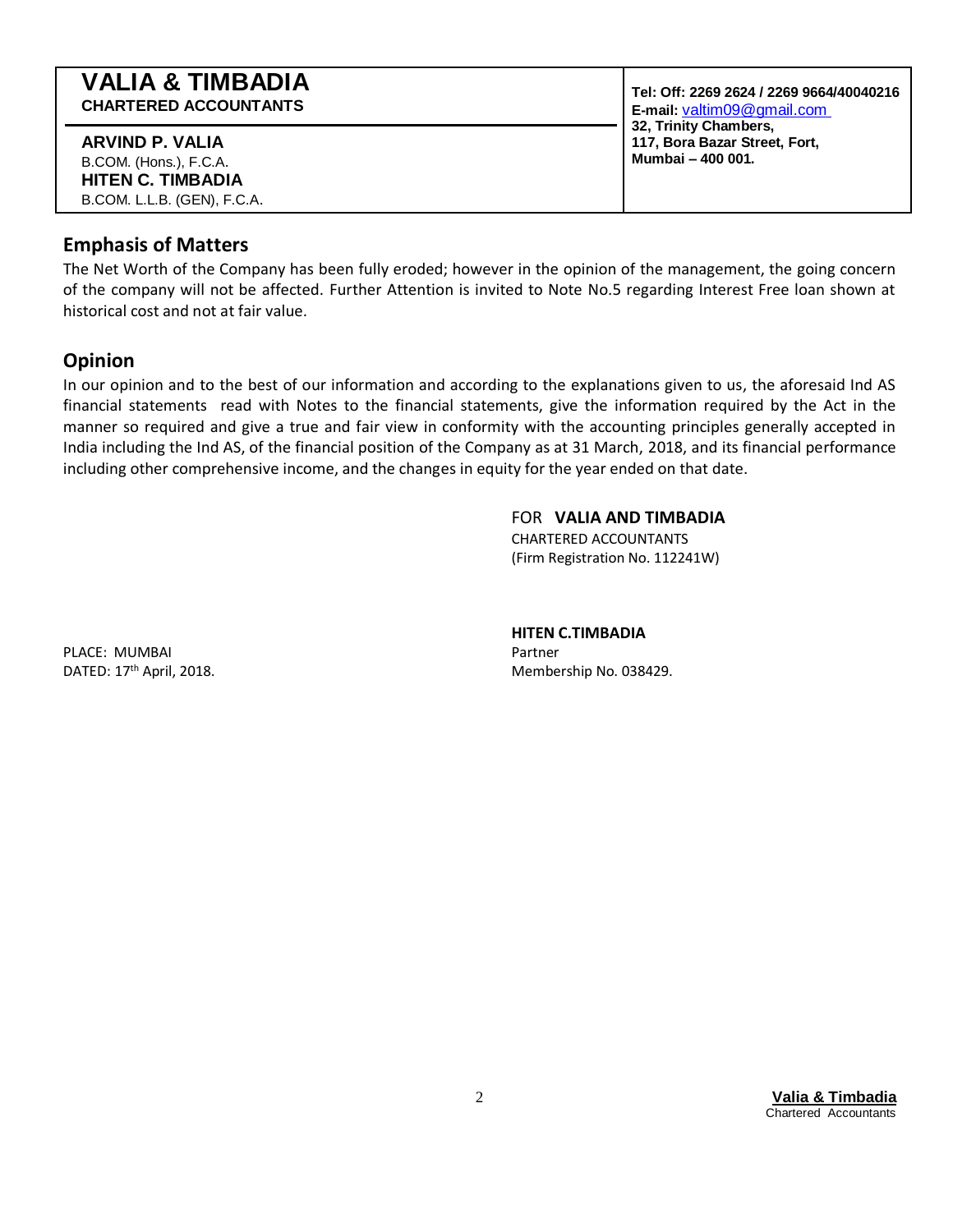**Sun Global Canada Pty. Ltd.**

### **BALANCE SHEET AS AT 31ST MARCH 2018**

|                                                                    | <b>Notes</b> | 31.03.2018<br><u>US \$</u> | 31.03.2017<br>$US$ |
|--------------------------------------------------------------------|--------------|----------------------------|--------------------|
| <b>ASSETS</b>                                                      |              |                            |                    |
| <b>Non Current Assets</b><br><b>Current Assets</b>                 |              |                            |                    |
| <b>TOTAL</b>                                                       |              | $\overline{\phantom{a}}$   |                    |
| <b>EQUITY AND LIABILITIES</b>                                      |              |                            |                    |
| <b>Shareholders Funds</b>                                          |              |                            |                    |
| Share Capital<br>Other Equity (Ref:Statement of changes in equity) | 1            | 1,000<br>(21, 911)         | 1,000<br>(18, 723) |
| <b>Non Current liability</b>                                       |              |                            |                    |
| <b>Financial Liability</b><br>Long Term Borrowings (from SPG FZE)  |              | 20,661                     | 17,503             |
| <b>Current liability</b>                                           |              |                            |                    |
| Short term Provisions (Provision for Audit Fees)                   |              | 250                        | 220                |
| <b>TOTAL</b>                                                       |              | $\overline{\phantom{a}}$   | ۰                  |

Chartered Accountants

Firm Reg. No . 112241W

(**Hiten C. Timbadia**) **SUDHIR V. VALIA** Membership No. 038429 Place: Mumbai Place: Mumbai Place: Mumbai Place: Mumbai Date: 16.04.2018 Date: 16.04.2018

For **Valia & Timbadia** For and on behalf of the Board

President<br>Place: Mumbai<br>Date: 16.04.2018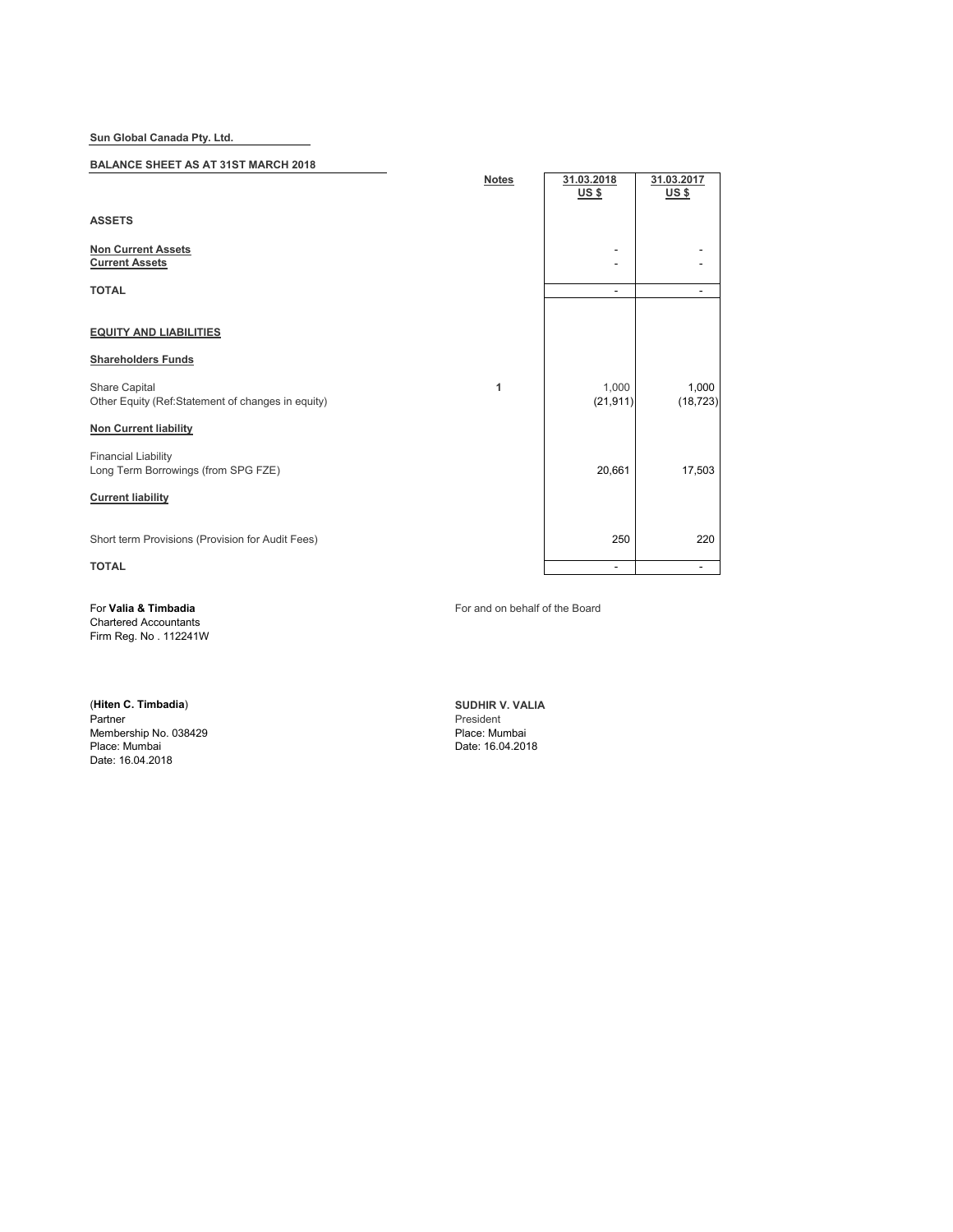# **STATEMENT OF PROFIT & LOSS FOR THE YEAR ENDED 31ST MARCH, 2018 31.03.2018 31.03.2017 31.03.2017**

#### **REVENUE**

## **EXPENDITURE**

 **Expenses**

Chartered Accountants Firm Reg. No . 112241W

Membership No. 038429 Place: Mumbai Date: 16.04.2018

**US \$ US \$ Income and the set of the set of the set of the set of the set of the set of the set of the set of the set of the set of the set of the set of the set of the set of the set of the set of the set of the set of the set of t** Professional & Consultancy fees 2,938 and 2,938 and 2,938 and 2,938 and 2,938 and 220 and 220 and 220 and 220  $\overline{2}$ Audit Fees 250 220 **Total** 3,188 220 **Net Loss** (3,188) (220) **Other Comprehensive Income** - - Total Comprehensive Income (220) (3,188) (3,188) (220)

For **Valia & Timbadia** For and on behalf of the Board

(**Hiten C. Timbadia**) **SUDHIR V. VALIA** President<br>Place: Mumbai Date: 16.04.2018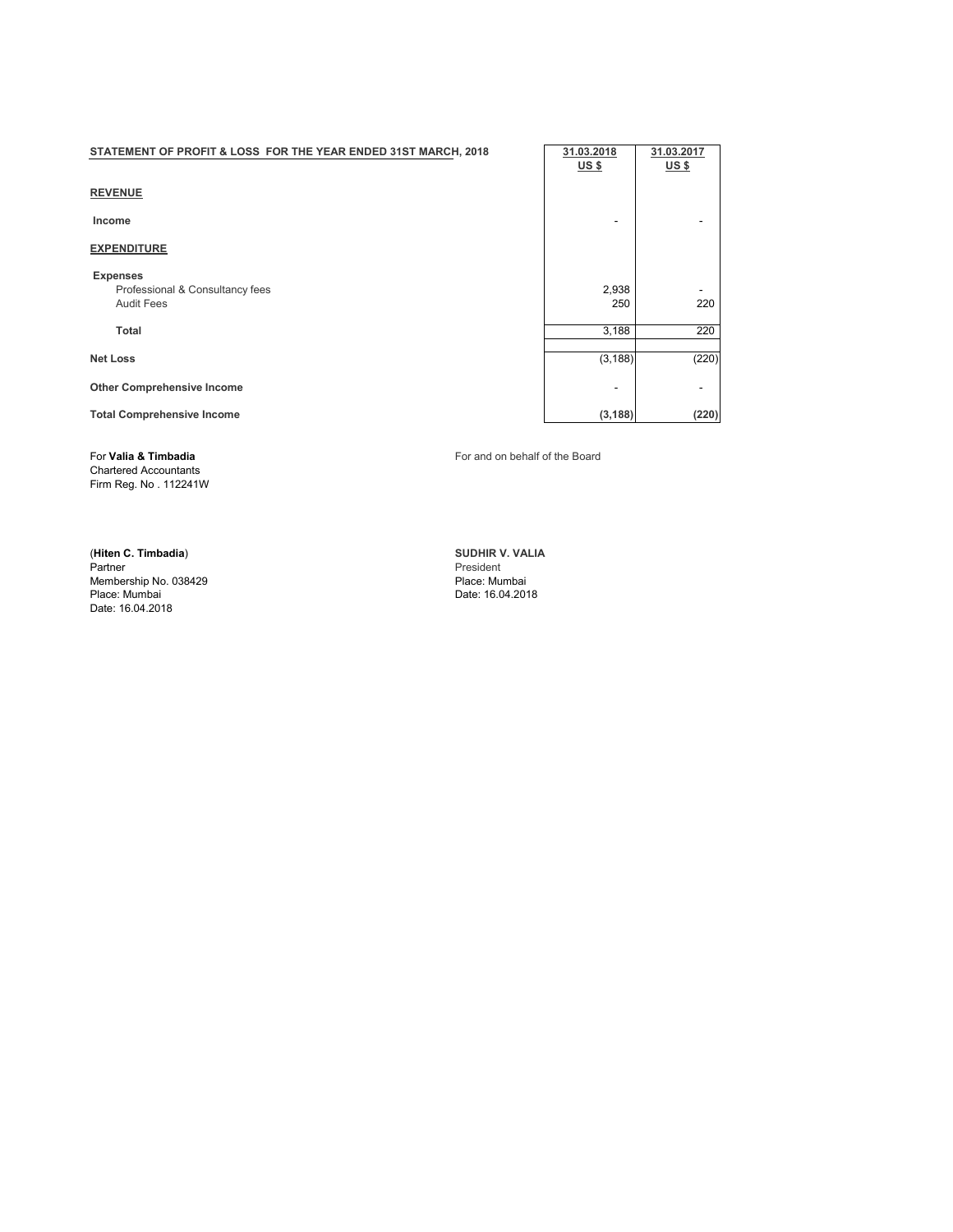### **SUN Global Canada Pty. Ltd.**

### **Statement of changes of changes of Equity for the year ended 31st March, 2018**

| Balance as at March 31, 2016                                                              | (18, 503)                      |
|-------------------------------------------------------------------------------------------|--------------------------------|
| Profit /(loss) for the year<br>Other comprehensive income for the year, net of income tax | (220)                          |
| Total Comprehensive income for the year                                                   | (220)                          |
| Balance as at March 31,2017                                                               | (18, 723)                      |
| Profit /(loss) for the year<br>Other comprehensive income for the year, net of income tax | (3, 188)                       |
| <b>Balance as at March 31,2018</b>                                                        | (21, 911)                      |
| For Valia & Timbadia                                                                      | For and on behalf of the Board |

Chartered Accountants Firm Reg. No . 112241W

Amount in USD

(**Hiten C. Timbadia**) President Membership No. 038429 Date: 16.04.2018 Place: Mumbai Date: 16.04.2018

**SUDHIR V. VALIA** Place: Mumbai<br>Date: 16.04.2018